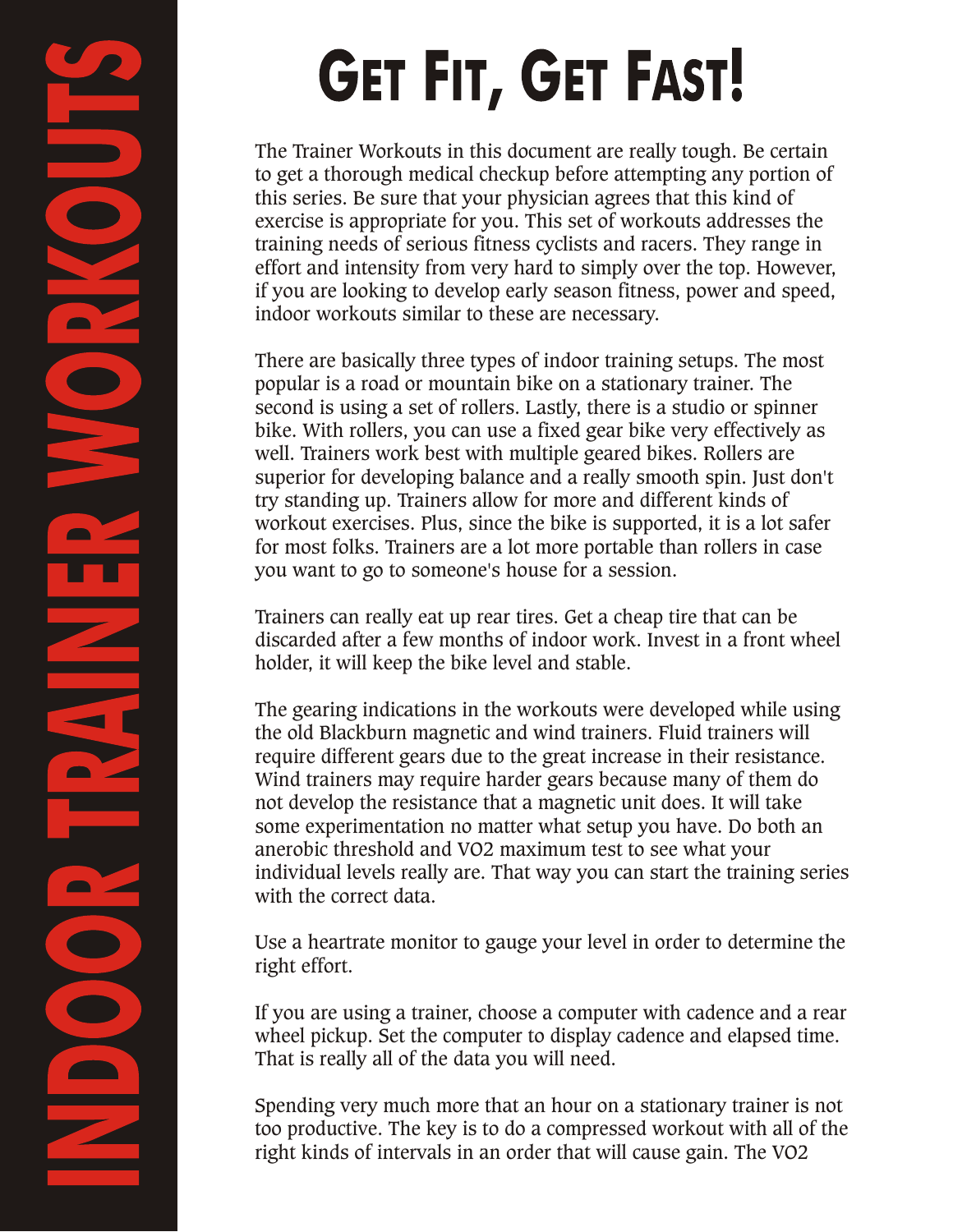interval is the most productive exercise on the trainer for both speed and power that there is. Too many of the studio cycling or spin classes do not address the VO2 interval correctly. In order to produce a proper VO2, you need a minimum of three minutes. Four minutes is better, but many people have to work up to it. Four minutes of recovery seems to work best for most riders. Hence the 4x4 pattern, repeated 5 or more times is a nearly ideal workout.

If you choose to compile your own music CDs, look for cuts of 4 minutes in length (times don't have to be exact). Find appropriate music for the type of intervals or recoveries. Music can be extremely beneficial for doing indoor workouts.

Doing workouts of this type with their difficulty and intensity is best done indoors. Remember, these are some of the hardest workouts you may ever do. Many times people get really light-headed from the intense efforts. That could be a serious safety problem if you are on the road with traffic and all of the other potential hazards. Also, people have been known to vomit after very hard efforts. Having a bathroom close to the workout area can be a real plus.

Don't forget to drink at least one large bottle of water during a workout. Consume about half of the bottle before the warmup. Drink the rest during the recovery periods.

It is generally a very good idea to do trainer workouts in groups. Even one other person goes a long way toward cutting through the monotony and pain.

Enjoy the workouts. Remember to put in a recovery day between hard trainer sessions.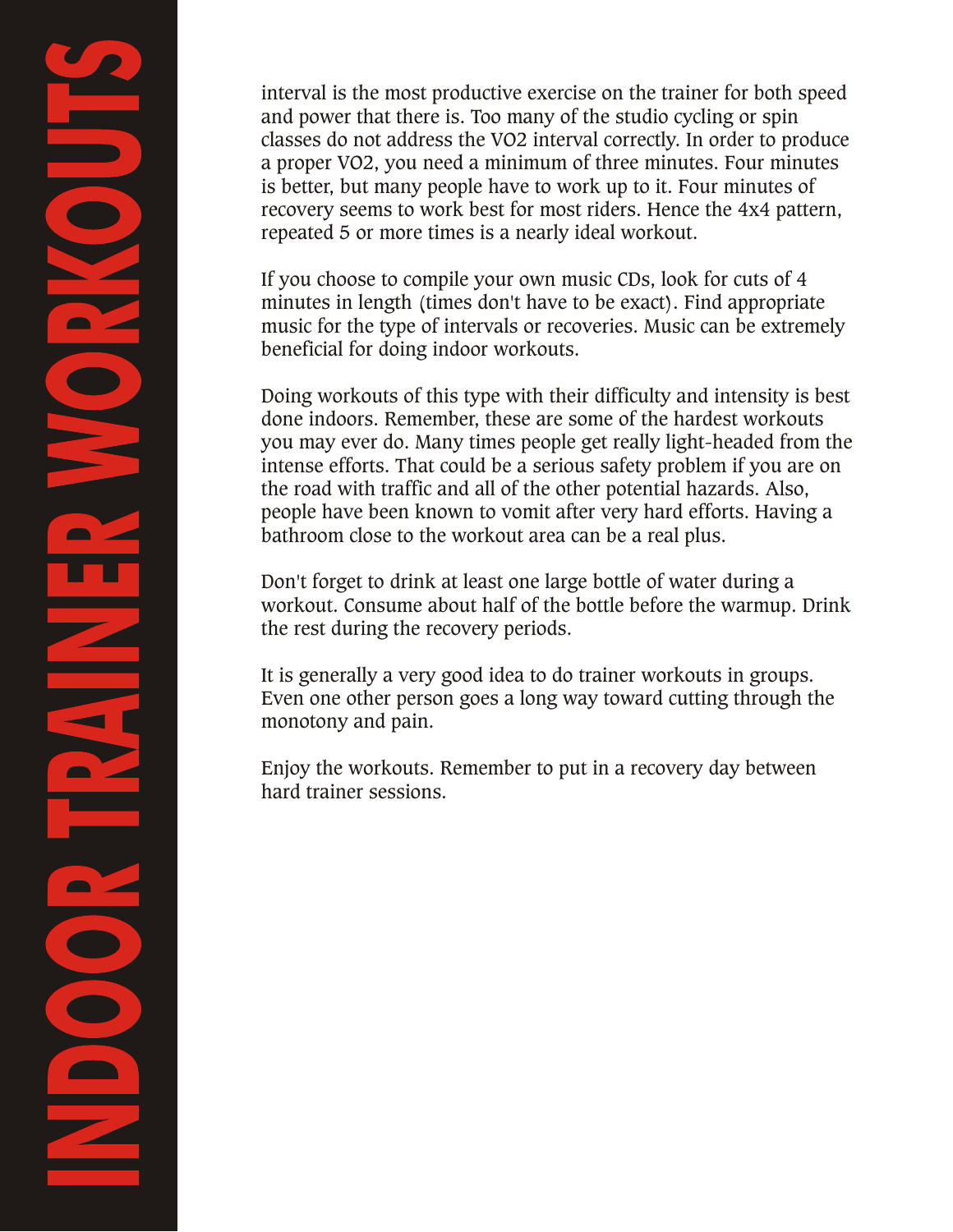## **Stationary Trainer Workout #1 Base Builder**

|                         | <b>Cut # Exercise</b>            | <b>Cadence</b>   | Time  |
|-------------------------|----------------------------------|------------------|-------|
|                         | Warm-Up                          | 75-90 RPM, 39x19 | 6:00  |
|                         | <b>Anaerobic Threshold Zone4</b> | 85 RPM, 53x17    | 19:00 |
| $\overline{2}$          | <b>Stand Up</b>                  | 50-60 RPM, 53x12 | 1:00  |
| 3                       | <b>Anaerobic Threshold Zone4</b> | 85 RPM, 53x17    | 19:00 |
| $\overline{\mathbf{4}}$ | <b>Stand Up</b>                  | 50-60 RPM, 53x12 | 1:00  |
| 5                       | <b>Anaerobic Threshold Zone4</b> | 85 RPM, 53x17    | 20:00 |
| 6                       | <b>Cool Down</b>                 | 50 RPM, 39x19    | 5:00  |

**Total Time: 71:00 Test the gearing selection and resistance with your trainer first** 

## **Stationary Trainer Workout #2 CD Leg Speed**

| Total Time: 51:00 Test the gearing selection and resistance with your trainer first |                               |                                |      |
|-------------------------------------------------------------------------------------|-------------------------------|--------------------------------|------|
|                                                                                     | Cut # Exercise                | <b>Cadence</b>                 | Time |
|                                                                                     | Warm up                       | 75-90 RPM                      | 8:00 |
|                                                                                     | Climbing - out of the saddle  | 55 RPM, 53x12                  | 3:00 |
| $\mathbf{2}$                                                                        | <b>Recovery</b>               | 90-100 RPM, 39x19              | 4:00 |
| 3                                                                                   | <b>High Cadence</b>           | 100-120 RPM+, 39x19            | 4:00 |
| 4                                                                                   | Zone 4 Time Trial Pace        | 85 RPM, 53x19                  | 3:00 |
| 5                                                                                   | <b>Zone 4 Time Trial Pace</b> | 80 RPM, 53x19                  | 4:00 |
| 6                                                                                   | <b>Recovery</b>               | 85 RPM, 39x19                  | 4:00 |
| 7                                                                                   | <b>One Leg Pedaling</b>       | 60 RPM, 39x17 (1min, each leg) | 4:00 |
| 8                                                                                   | <b>High Cadence</b>           | 100-120 RPM+, 39x19            | 4:00 |
| 9                                                                                   | <b>Recovery</b>               | 85 RPM, 39x19                  | 4:00 |
| 10                                                                                  | <b>High Cadence</b>           | 100-120 RPM+, 39x19            | 4:00 |
| 11                                                                                  | <b>Cool Down</b>              | <b>50 RPM</b>                  | 5:00 |

## **Stationary Trainer Workout #3 CD VO2 Capacity**

**Total Time: 51:00 Test the gearing selection and resistance with your trainer first**

|              | Cut # Exercise           | <b>Cadence</b>                | <b>Time</b> |
|--------------|--------------------------|-------------------------------|-------------|
|              | Warm-Up                  | 75-90 RPM                     | 8:00        |
|              | <b>Resistance Up</b>     | 90 RPM, +1 gear every 20 sec. | 3:00        |
| $\mathbf{2}$ | <b>Power Starts</b>      | 0-100 RPM, 53x12, 8 reps      | 4:00        |
| 3            | <b>Climbing - seated</b> | 55 RPM, 53x12                 | 4:00        |
| 4            | <b>Recovery</b>          | 100 RPM, 39x19                | 3:00        |
| 5            | VO <sub>2</sub> Max      | 90-100 RPM, 53x19             | 4:00        |
| 6            | <b>Recovery</b>          | 80 RPM, 39x19                 | 4:00        |
| 7            | VO <sub>2</sub> Max      | 90-100 RPM, 53x19             | 4:00        |
| 8            | <b>Recovery</b>          | 100 RPM, 39x19                | 4:00        |
| 9            | VO <sub>2</sub> Max      | 90-100 RPM, 53x19             | 4:00        |
| 10           | Spin-Up                  | 80 RPM, 39x17, +5RPM / 20 sec | 4:00        |
| 11           | <b>Cool Down</b>         | 50 RPM, 39x19                 | 5:00        |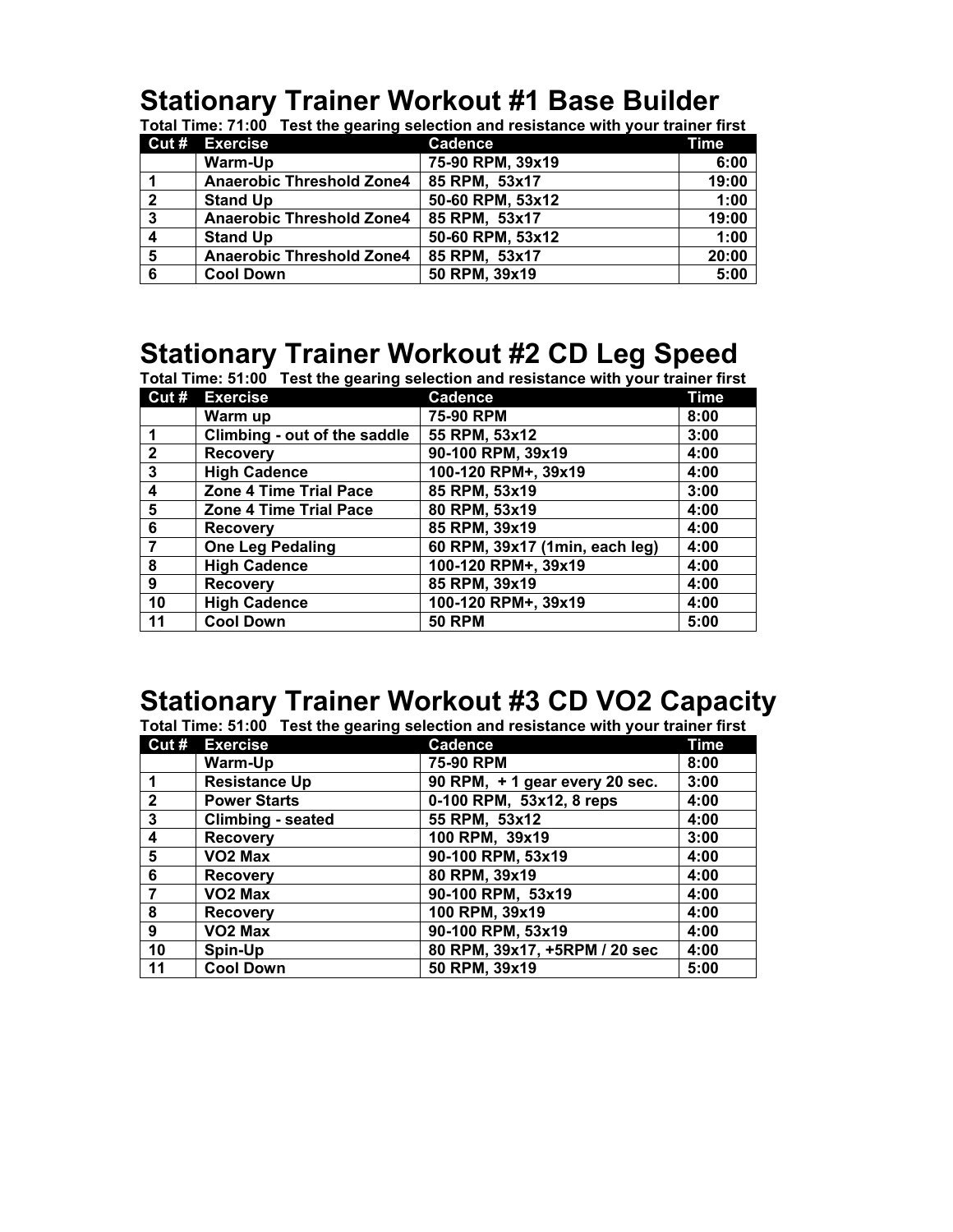# **Stationary Trainer Workout #4 Power Builder**

| Total Time: 83:00 Test the gearing selection and resistance with your trainer first |  |  |  |  |
|-------------------------------------------------------------------------------------|--|--|--|--|
|-------------------------------------------------------------------------------------|--|--|--|--|

| Cut#         | <b>Exercise</b>                  | <b>Cadence</b>    | Time  |
|--------------|----------------------------------|-------------------|-------|
|              | Warm-Up                          | 75-90 RPM, 39x19  | 8:00  |
|              | <b>Anaerobic Threshold Zone4</b> | 90-100 RPM, 53x19 | 10:00 |
| $\mathbf{2}$ | <b>Recovery</b>                  | 80 RPM, 39x19     | 4:00  |
| 3            | <b>Anaerobic Threshold Zone4</b> | 90-100 RPM, 53x19 | 10:00 |
| 4            | <b>Recovery</b>                  | 80 RPM, 39x19     | 4:00  |
| 5            | <b>Anaerobic Threshold Zone4</b> | 90-100 RPM, 53x19 | 10:00 |
| 6            | <b>Recovery</b>                  | 80 RPM, 39x19     | 4:00  |
|              | <b>Anaerobic Threshold Zone4</b> | 90-100 RPM, 53x19 | 10:00 |
| 8            | <b>Recovery</b>                  | 80 RPM, 39x19     | 4:00  |
| 9            | <b>Anaerobic Threshold Zone4</b> | 90-100 RPM, 53x19 | 10:00 |
| 10           | <b>Recovery</b>                  | 80 RPM, 39x19     | 4:00  |
| 11           | <b>Cool Down</b>                 | 50 RPM, 39x19     | 5:00  |

## **Stationary Trainer Workout #5 Strength & Power**

|                | Total Time: 53:00 Test the gearing selection and resistance with your trainer first |      |
|----------------|-------------------------------------------------------------------------------------|------|
| Cut # Exercise | Cadence                                                                             | Time |

| Cut#                    | <b>Exercise</b>                  | Cadence          | l ime |
|-------------------------|----------------------------------|------------------|-------|
|                         | Warm-Up                          | 75-90 RPM, 39x19 | 8:00  |
|                         | <b>Climbing - seated</b>         | 55 RPM, 53x12    | 4:00  |
| $\overline{2}$          | Climbing - out of saddle         | 55 RPM, 53x12    | 4:00  |
| 3                       | <b>Climbing - seated</b>         | 55 RPM, 53x12    | 4:00  |
| $\overline{\mathbf{4}}$ | <b>Recovery</b>                  | 80 RPM, 39x19    | 4:00  |
| 5                       | <b>Climbing - seated</b>         | 55 RPM, 53x12    | 4:00  |
| 6                       | Climbing - out of saddle         | 55 RPM, 53x12    | 4:00  |
|                         | <b>Climbing - seated</b>         | 55 RPM, 53x12    | 4:00  |
| 8                       | <b>Recovery</b>                  | 80 RPM, 39x19    | 4:00  |
| 9                       | <b>Anaerobic Threshold Zone4</b> | 85 RPM 53x19     | 4:00  |
| 10                      | <b>Anaerobic Threshold Zone4</b> | 85 RPM 53x19     | 4:00  |
| 11                      | <b>Cool Down</b>                 | 50 RPM, 39x19    | 5:00  |

# **Stationary Trainer Workout #6 VO2 Maximum**

| Total Time: 51:00 Test the gearing selection and resistance with your trainer first |                                  |                   |      |
|-------------------------------------------------------------------------------------|----------------------------------|-------------------|------|
|                                                                                     | Cut # Exercise                   | <b>Cadence</b>    | Time |
|                                                                                     | Warm-Up                          | 75-90 RPM, 39x19  | 8:00 |
|                                                                                     | VO2 Max                          | 90-100 RPM, 53x19 | 4:00 |
| $\overline{2}$                                                                      | <b>Recovery</b>                  | 80 RPM, 39x19     | 4:00 |
| $\mathbf{3}$                                                                        | VO <sub>2</sub> Max              | 90-100 RPM, 53x19 | 4:00 |
| 4                                                                                   | <b>Recovery</b>                  | 80 RPM, 39x19     | 4:00 |
| 5                                                                                   | VO <sub>2</sub> Max              | 90-100 RPM, 53x19 | 4:00 |
| 6                                                                                   | <b>Recovery</b>                  | 80 RPM, 39x19     | 4:00 |
| $\overline{7}$                                                                      | VO2 Max                          | 90-100 RPM, 53x19 | 4:00 |
| 8                                                                                   | <b>Recovery</b>                  | 80 RPM, 39x19     | 4:00 |
| 9                                                                                   | <b>Anaerobic Threshold Zone4</b> | 85 RPM 53x19      | 4:00 |
| 10                                                                                  | <b>Anaerobic Threshold Zone4</b> | 85 RPM 53x19      | 4:00 |
| 11                                                                                  | <b>Cool Down</b>                 | 50 RPM, 39x19     | 5:00 |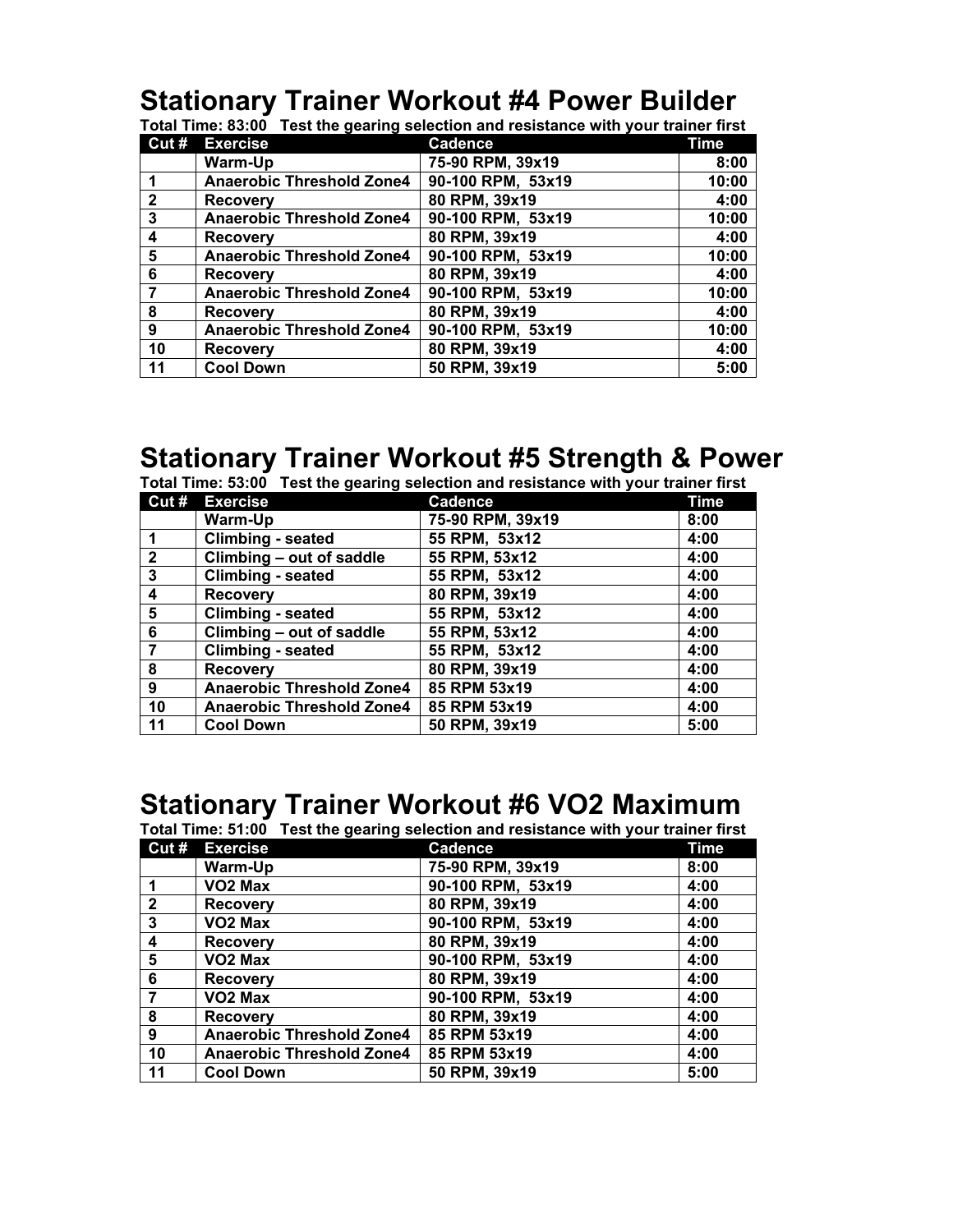## **Stationary Trainer Workout #7 Crit Practice**

**Total Time: 63:00 Test the gearing selection and resistance with your trainer first**

| Cut#         | <b>Exercise</b>                  | <b>Cadence</b>      | <b>Time</b> |
|--------------|----------------------------------|---------------------|-------------|
|              | Warm-Up                          | 75-90 RPM, 39x19    | 8:00        |
|              | VO <sub>2</sub> Max              | 90-100 RPM, 53x19   | 4:00        |
| $\mathbf{2}$ | <b>Anaerobic Threshold Zone4</b> | 85 RPM 53x19        | 4:00        |
| 3            | <b>Anaerobic Threshold Zone4</b> | 85 RPM 53x19        | 4:00        |
| 4            | <b>Recovery</b>                  | 80 RPM, 39x19       | 4:00        |
| 5            | VO2 Max w/jumps                  | 90-100 RPM, 53x19   | 5:00        |
| 6            | <b>Recovery</b>                  | 55 RPM, 53x12       | 4:00        |
|              | VO2 Max w/jumps                  | 90-100 RPM, 53x19   | 4:00        |
| 8            | <b>Recovery</b>                  | 80 RPM, 39x19       | 5:00        |
| 9            | <b>Anaerobic Threshold Zone4</b> | 85 RPM 53x19        | 4:00        |
| 10           | Off my wheel!                    | 85-100 RPM 53x19-21 | 4:00        |
| 11           | VO2 Max w/ jumps                 | 90-100 RPM, 53x19   | 7:00        |
| 12           | <b>Cool Down</b>                 | 50 RPM, 39x19       | 6:00        |

#### **Stationary Trainer Workout #8 Road Race Test**

**Total Time: 67:00 Test the gearing selection and resistance with your trainer first**

|                         | Cut # Exercise                   | <b>Cadence</b>                | Time  |
|-------------------------|----------------------------------|-------------------------------|-------|
|                         | Warm-Up - Roll Out               | 75-90 RPM, 39x19              | 6:00  |
| $\mathbf{2}$            | Spin-Up                          | 80 RPM, 39x17, +5RPM / 20 sec | 4:00  |
| $\mathbf{3}$            | Climbing - out of saddle         | 55 RPM, 53x12                 | 4:00  |
| $\overline{\mathbf{4}}$ | <b>Recovery</b>                  | 80 RPM, 39x19                 | 3:00  |
| 5                       | <b>Anaerobic Threshold Zone4</b> | 85 RPM 53x19                  | 8:00  |
| 6                       | VO2 Max w/jumps                  | 90-100 RPM, 53x19             | 6:00  |
|                         | <b>Recovery</b>                  | 80 RPM, 39x19                 | 3:00  |
| 8                       | Climbing - out of saddle         | 55 RPM, 53x12                 | 4:00  |
| 9                       | VO <sub>2</sub> Max              | 90-100 RPM, 53x19             | 4:00  |
| 10                      | <b>Anaerobic Threshold Zone4</b> | 85 RPM 53x19                  | 12:00 |
| 11                      | <b>Recovery</b>                  | 80 RPM, 39x19                 | 4:00  |
| 12                      | VO2 Max w/jumps                  | 90-100 RPM, 53x19             | 4:00  |
|                         | <b>Cool Down</b>                 | 50 RPM, 39x19                 | 5:00  |

## **Stationary Trainer Workout #9 Pace and Jump**

| Total Time: 50:00 Test the gearing selection and resistance with your trainer first |                               |                               |      |
|-------------------------------------------------------------------------------------|-------------------------------|-------------------------------|------|
|                                                                                     | Cut # Exercise                | <b>Cadence</b>                | Time |
|                                                                                     | Warm up                       | 75-90 RPM                     | 8:00 |
|                                                                                     | <b>Fast Spin</b>              | 100-120 RPM+, 39x19           | 4:00 |
| $\overline{2}$                                                                      | Climbing - out of the saddle  | 55 RPM, 53x12                 | 5:30 |
| $\mathbf{3}$                                                                        | <b>Zone 4 Time Trial Pace</b> | 85 RPM, 53x19                 | 5:00 |
| $\overline{\mathbf{4}}$                                                             | 10 sec. Jumps                 | 85 RPM, 53x19 up to Max 53x12 | 5:00 |
| 5                                                                                   | VO <sub>2</sub> Max           | 90-100 RPM, 53x17             | 4:00 |
| 6                                                                                   | <b>Recovery</b>               | 90-100 RPM, 39x19             | 4:00 |
|                                                                                     | 10 sec. Jumps                 | 85 RPM, 53x19 up to Max 53x12 | 4:00 |
| 8                                                                                   | Zone 4 Time Trial Pace        | 85 RPM, 53x19                 | 6:00 |
| 9                                                                                   | <b>Cool Down</b>              | 50 RPM, 39x21                 | 5:00 |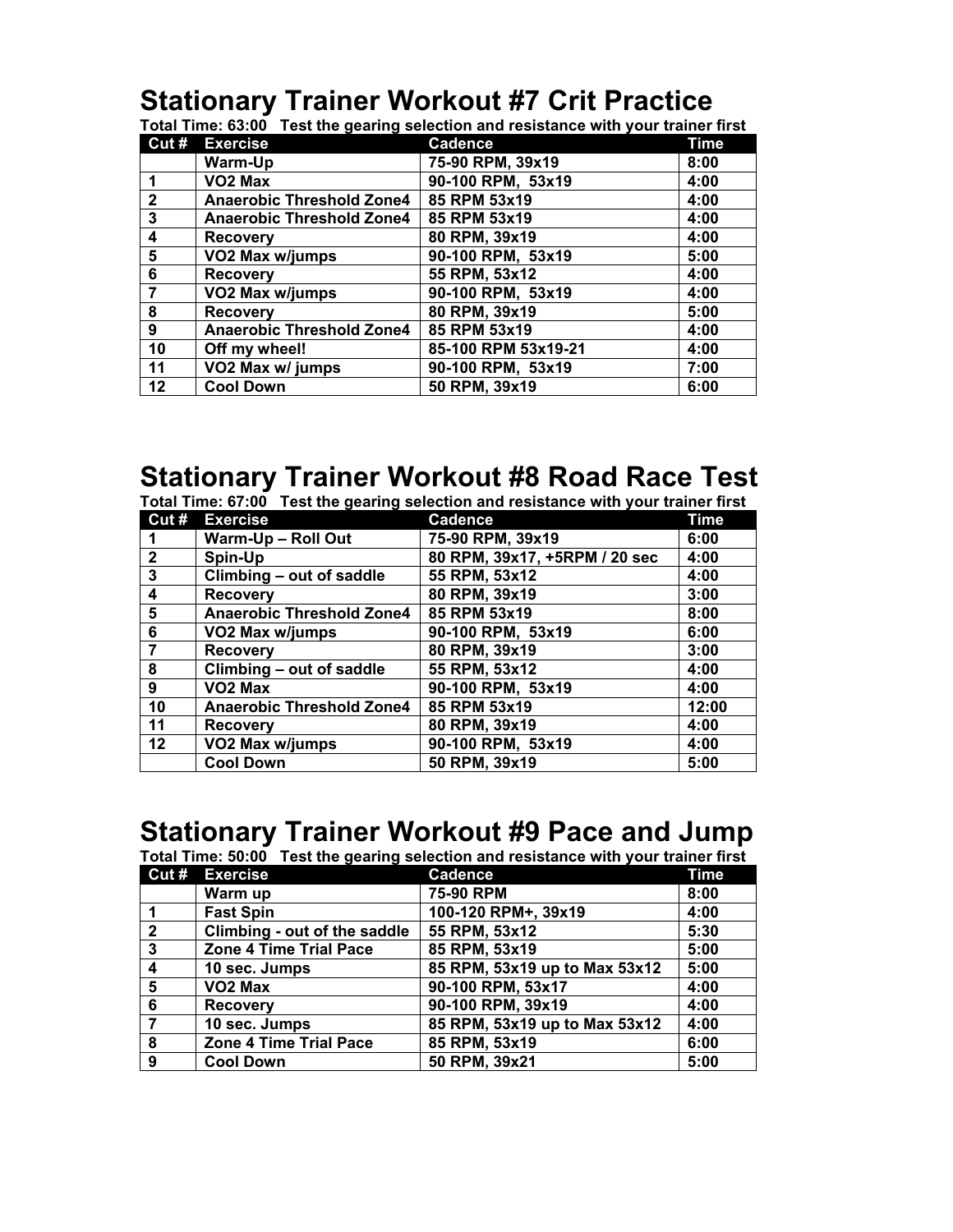# **Stationary Trainer Workout #9 TT Concentration**

|                | Cut # Exercise                | <b>Cadence</b>      | <b>Time</b> |
|----------------|-------------------------------|---------------------|-------------|
|                | Warm up                       | 75-90 RPM           | 8:00        |
|                | <b>Zone 4 Time Trial Pace</b> | 85 RPM, 53x19       | 4:00        |
| $\overline{2}$ | <b>Zone 4 Time Trial Pace</b> | 85 RPM, 53x19       | 5:00        |
| $\mathbf{3}$   | <b>Zone 4 Time Trial Pace</b> | 85 RPM, 53x19       | 6:00        |
| 4              | <b>Recovery</b>               | 90-100 RPM, 39x19   | 4:00        |
| 5              | <b>Zone 4 Time Trial Pace</b> | 85 RPM, 53x19       | 4:00        |
| 6              | <b>Zone 4 Time Trial Pace</b> | 85 RPM, 53x19       | 4:00        |
|                | <b>Zone 4 Time Trial Pace</b> | 85 RPM, 53x19       | 4:00        |
| 8              | <b>Fast Spin</b>              | 100-120 RPM+, 39x19 | 7:00        |
| 9              | <b>Cool Down</b>              | 50 RPM, 39x21       | 5:00        |

## **Stationary Trainer Workout #10 Hill Climb Hell**

| Total Time: 51:00 Test the gearing selection and resistance with your trainer first |                               |                              |      |
|-------------------------------------------------------------------------------------|-------------------------------|------------------------------|------|
|                                                                                     | Cut # Exercise                | <b>Cadence</b>               | Time |
|                                                                                     | Warm up                       | 75-90 RPM                    | 8:00 |
|                                                                                     | <b>Zone 4 Time Trial Pace</b> | 85 RPM, 53x19                | 4:00 |
| $\overline{2}$                                                                      | Climbing - out of the saddle  | 80 RPM, 53x12                | 5:00 |
| $\mathbf{3}$                                                                        | <b>Climbing - seated</b>      | 80 RPM, 53x12                | 5:00 |
| $\overline{\mathbf{4}}$                                                             | Climbing - out of the saddle  | 80 RPM, 53x12 (in the drops) | 5:00 |
| 5                                                                                   | <b>Recovery</b>               | 90-100 RPM, 39x19            | 4:00 |
| 6                                                                                   | <b>Zone 4 Time Trial Pace</b> | 85 RPM, 53x19                | 4:00 |
| 7                                                                                   | <b>Zone 4 Time Trial Pace</b> | 85 RPM, 53x19                | 4:00 |
| 8                                                                                   | Climbing - out of the saddle  | 80 RPM, 53x12                | 7:00 |
| 9                                                                                   | <b>Cool Down</b>              | 50 RPM, 39x21                | 5:00 |

### **Stationary Trainer Workout #11 Summit Attack**

**Total Time: 65:00 Test the gearing selection and resistance with your trainer first**

| Cut#                    | <b>Exercise</b>                  | <b>Cadence</b>                  | Time |
|-------------------------|----------------------------------|---------------------------------|------|
|                         | Warm-Up                          | 75-90 RPM, 39x19                | 8:00 |
| $\blacktriangleleft$    | <b>Climbing - seated</b>         | 80 RPM, 53x12                   | 5:00 |
| $\overline{2}$          | Climbing - standing              | 80 RPM, 53x12                   | 4:00 |
| $\mathbf{3}$            | <b>Climbing - seated</b>         | 80 RPM, 53x12                   | 4:00 |
| $\overline{\mathbf{4}}$ | <b>Recovery</b>                  | 80 RPM, 39x19                   | 4:00 |
| $5\phantom{1}$          | <b>Climbing - seated</b>         | 65 RPM, 53x12                   | 5:00 |
| 6                       | <b>Fast Climbing - standing</b>  | 85 RPM, 53x15                   | 4:00 |
| $\overline{7}$          | <b>Recovery</b>                  | 80 RPM, 39x19                   | 4:00 |
| 8                       | Down the mountain                | 120 RPM 39x19                   | 6:00 |
| $\mathbf{9}$            | <b>Anaerobic Threshold Zone4</b> | 85 RPM 53x19                    | 4:00 |
| 10                      | <b>Anaerobic Threshold Zone4</b> | 85 RPM 53x19                    | 4:00 |
| 11                      | <b>Final attack</b>              | 85 to max RPM 53x16 - 3 repeats | 7:00 |
| 12                      | <b>Cool Down</b>                 | 50 RPM, 39x19                   | 6:00 |